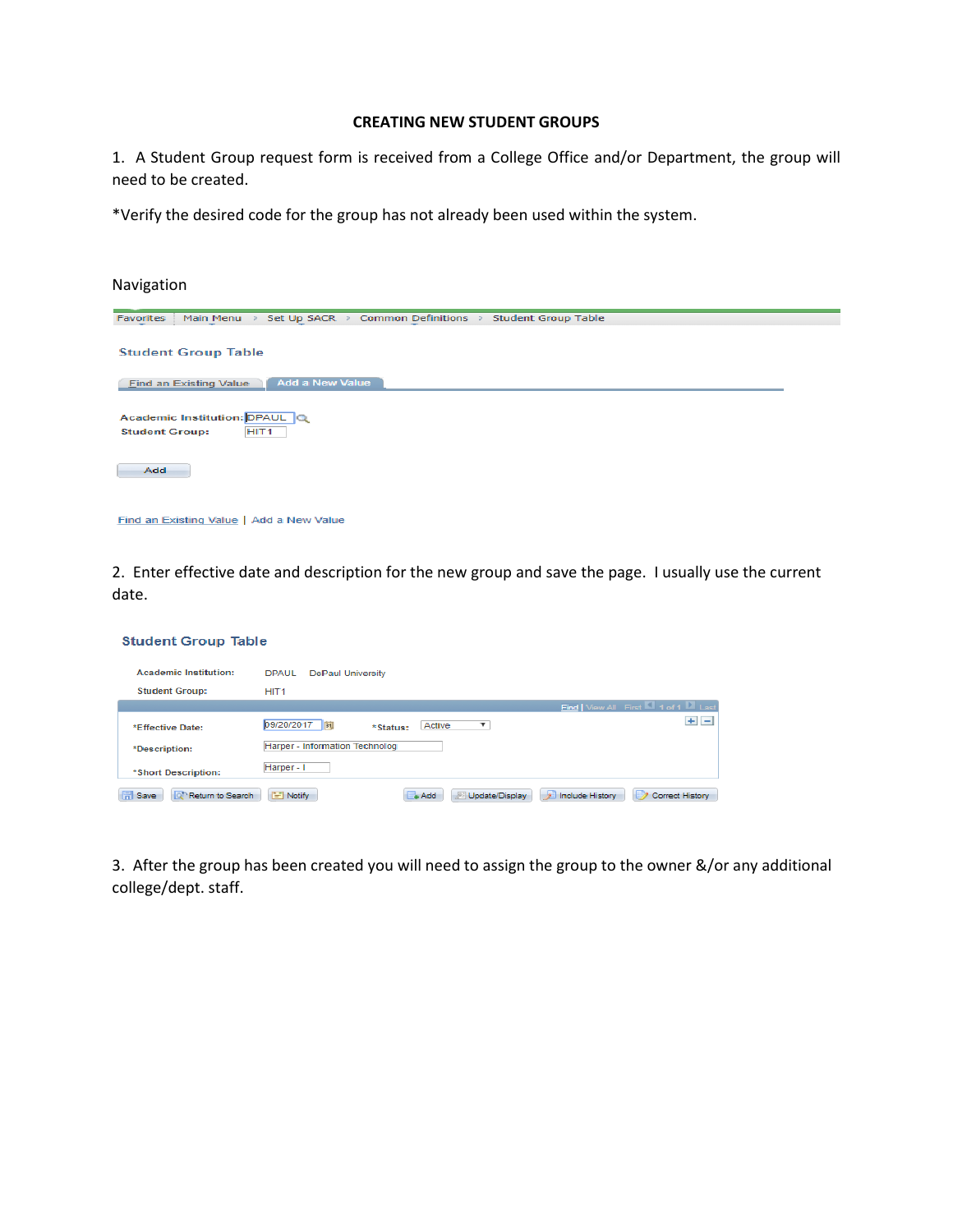### **Navigation**

Favorites | Main Menu > Set Up SACR > Security > Secure Student Administration > User ID > Student Group Security

### **Student Group Security**

Enter any information you have and click Search. Leave fields blank for a list of all values.

| <b>Find an Existing Value</b>                                                                                                              |
|--------------------------------------------------------------------------------------------------------------------------------------------|
| $\overline{\phantom{a}}$ Search Criteria                                                                                                   |
| begins with $\Psi$<br>User ID:<br>Academic Institution: begins with ▼<br>Case Sensitive<br>Limit the number of results to (up to 300): 300 |
| Basic Search <b>Q</b> Save Search Criteria<br>Clear<br><b>Search</b>                                                                       |

## 4. Click on the + sign to add the new group to the designated individual/s.

| User ID:                 | <b>JSEYER</b>                      |                                                   | Name: Seyer, Jennifer L  |                                                    |      |                          |
|--------------------------|------------------------------------|---------------------------------------------------|--------------------------|----------------------------------------------------|------|--------------------------|
| Institution:             | <b>DPAUL</b>                       | <b>DePaul University</b>                          |                          |                                                    |      |                          |
| <b>Security Settings</b> |                                    | Personalize   Find   View All   <b>ELL</b>   TILL |                          | First $\blacksquare$ 1-10 of 39 $\backsquare$ Last |      |                          |
| *Student Group           |                                    |                                                   | Inauirv<br>Indicator     | <b>Update</b><br>Indicator                         |      |                          |
| 5301<br>Q                |                                    | 5/3 Bank-SNL W2016 UG Cohort                      | $\overline{\phantom{0}}$ | $\overline{\phantom{0}}$                           | $+1$ | $\qquad \qquad -$        |
| <b>ATHL</b><br>Q         | Student Athlete                    |                                                   | $\overline{\phantom{a}}$ | $\overline{\phantom{a}}$                           | $+1$ | $\qquad \qquad$          |
| <b>BOSC</b><br>$\circ$   | <b>Bosch CEO Cohort Program</b>    |                                                   | $\overline{\phantom{a}}$ | $\overline{\phantom{0}}$                           | $+1$ | $-\mathbf{I}$            |
| $\alpha$                 |                                    |                                                   | ◡                        |                                                    | $+$  | $\qquad \qquad$          |
| <b>CATH</b><br>$\circ$   | Catholic Cohort                    |                                                   | $\overline{\phantom{a}}$ | $\overline{\phantom{a}}$                           | $+1$ | $-1$                     |
| <b>DPRP</b><br>Q         | DePaul Prep dual enrollment        |                                                   | $\overline{\phantom{0}}$ | $\overline{\phantom{0}}$                           | $+$  | $\qquad \qquad$          |
| Q<br><b>FYAS</b>         | <b>First Year Academic Success</b> |                                                   | $\overline{\phantom{a}}$ | $\overline{\phantom{a}}$                           | $+1$ | $\overline{\phantom{0}}$ |
| <b>GCSR</b><br>Q         |                                    | <b>Graduate Concentration-Seeking</b>             | $\overline{\phantom{a}}$ | $\overline{\phantom{a}}$                           | $+1$ | $-$                      |
| <b>GPPB</b><br>Q         | <b>Global Pathways - Business</b>  |                                                   | $\overline{\phantom{a}}$ | $\overline{\phantom{a}}$                           | $+1$ | $-\mathbf{I}$            |
| <b>GPPC</b><br>Q         | Global Pathways - CDM              |                                                   | $\overline{\phantom{a}}$ | $\overline{\phantom{0}}$                           | $+1$ | $\overline{\phantom{a}}$ |

Save Q<sup>+</sup> Return to Search E Notify

**Student Group Security** 

5. Next indicate if the person will be able to review the group and/or make updates to the group via a student's record.

### **Student Group Security**

| User ID:                 |          | <b>JSEYER</b>                            | Name: Sever, Jennifer L. |                                                     |           |                          |  |
|--------------------------|----------|------------------------------------------|--------------------------|-----------------------------------------------------|-----------|--------------------------|--|
| Institution:             |          | <b>DPAUL</b><br><b>DePaul University</b> |                          |                                                     |           |                          |  |
| <b>Security Settings</b> |          | Personalize   Find   View All   E   Till |                          | First $\blacksquare$ 1-10 of 39 $\blacksquare$ Last |           |                          |  |
| *Student Group           |          |                                          | Inauiry<br>Indicator     | <b>Update</b><br>Indicator                          |           |                          |  |
| 5301                     | Q        | 5/3 Bank-SNL W2016 UG Cohort             | $\overline{\phantom{a}}$ | $\overline{\phantom{a}}$                            | $+1$      | -                        |  |
| <b>ATHL</b>              | Q        | Student Athlete                          | $\overline{\phantom{a}}$ | $\overline{\phantom{a}}$                            | $+$       | -                        |  |
| <b>BOSC</b>              | $\alpha$ | <b>Bosch CEO Cohort Program</b>          | $\overline{\mathscr{L}}$ | $\overline{\phantom{a}}$                            | $+1$      | -                        |  |
| HIT <sub>1</sub>         | Q        | Harper - Information Technolog           | $\overline{\phantom{a}}$ | ◛                                                   | $\ddot{}$ | -                        |  |
| <b>CATH</b>              | $\alpha$ | Catholic Cohort                          | $\overline{\phantom{a}}$ | $\overline{\phantom{0}}$                            | $+$       | $-1$                     |  |
| <b>DPRP</b>              | Q        | DePaul Prep dual enrollment              | $\overline{\phantom{a}}$ | $\overline{\phantom{a}}$                            | $+$       | -                        |  |
| <b>FYAS</b>              | $\alpha$ | <b>First Year Academic Success</b>       | $\overline{\phantom{a}}$ | $\overline{\phantom{a}}$                            | $+$       | $\overline{\phantom{0}}$ |  |
| <b>GCSR</b>              | Q        | <b>Graduate Concentration-Seeking</b>    | $\overline{\phantom{a}}$ | $\overline{\phantom{a}}$                            | $+$       | $\overline{\phantom{0}}$ |  |
| <b>GPPB</b>              | Q        | <b>Global Pathways - Business</b>        | $\overline{\phantom{a}}$ | $\overline{\phantom{a}}$                            | $+1$      | $\overline{\phantom{0}}$ |  |
| <b>GPPC</b>              | Q        | Global Pathways - CDM                    | $\overline{\phantom{a}}$ | $\overline{\phantom{a}}$                            | $+1$      | -                        |  |
|                          |          |                                          |                          |                                                     |           |                          |  |

Save Q<sup>+</sup> Return to Search [F] Notify

-Be sure to save the page.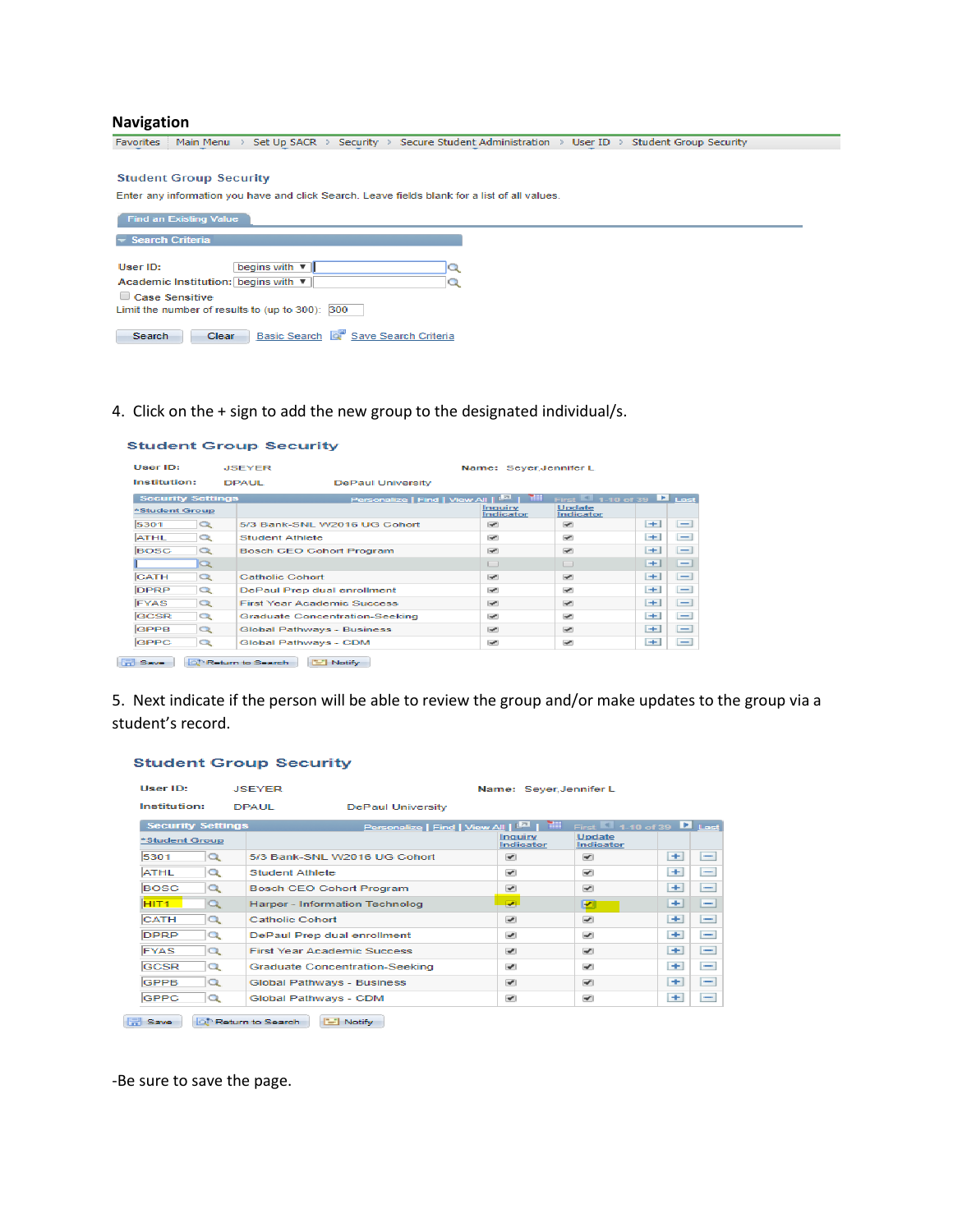6. If the individual comes back & is unable to view the student group, verify that they have the role associated w adding/updating student groups.

## Navigation

| PeopleTools ><br><b>Favorites</b><br>Security $\rightarrow$<br>Main Menu >            |   | -OUZ<br>User Profiles >                | <b>User Profiles</b>   |        |
|---------------------------------------------------------------------------------------|---|----------------------------------------|------------------------|--------|
| <b>Roles</b><br><b>Workflow</b><br>General<br>Audit<br>ID<br>User ID<br><b>JSEYER</b> |   | <b>Links</b><br><b>User ID Queries</b> |                        |        |
| Description Jennifer Seyer                                                            |   |                                        |                        |        |
| ISR-STUDENT REGISTING<br>Appts                                                        | U | <b>Route Control</b>                   | <b>View Definition</b> | ÷<br>二 |
| <b>Student Groups</b><br>SR-STUDENT_GROUP(Q<br>Add/Update<br>STUDENT CROUD            | u | Route Control                          | <b>View Definition</b> | ÷<br>Ξ |

SR-STUDENT\_GROUPS\_NC….this role is granted to College Office/Dept. staff.

7. Finally the student group will also need to be added to the Financial Aid Staff. These individuals will have Inquiry Indicator only.

# **Student Group Security**

| <b>Security Settings</b> | <b>DPAUL</b>                                   |                                       | <b>DePaul University</b>                                |                                                                                                                                                                                                                            |                             |                   |                                                     |              |                          |
|--------------------------|------------------------------------------------|---------------------------------------|---------------------------------------------------------|----------------------------------------------------------------------------------------------------------------------------------------------------------------------------------------------------------------------------|-----------------------------|-------------------|-----------------------------------------------------|--------------|--------------------------|
|                          |                                                |                                       |                                                         |                                                                                                                                                                                                                            |                             |                   |                                                     |              |                          |
|                          |                                                |                                       | Personalize   Find   View All   <b>Ed</b>   <b>Hill</b> |                                                                                                                                                                                                                            |                             |                   | First $\blacksquare$ 1-10 of 65 $\blacksquare$ Last |              |                          |
| *Student Group           |                                                |                                       |                                                         |                                                                                                                                                                                                                            | <b>Inquiry</b><br>Indicator |                   | <b>Update</b><br>Indicator                          |              |                          |
|                          |                                                |                                       |                                                         |                                                                                                                                                                                                                            |                             |                   | □                                                   | $\leftarrow$ | -                        |
|                          |                                                |                                       |                                                         |                                                                                                                                                                                                                            |                             |                   | □                                                   | $\ddot{}$    | $\overline{\phantom{0}}$ |
|                          |                                                |                                       |                                                         |                                                                                                                                                                                                                            |                             |                   | o                                                   | ÷            | -                        |
|                          |                                                |                                       |                                                         |                                                                                                                                                                                                                            |                             |                   | □                                                   | ÷            | ▭                        |
|                          |                                                |                                       |                                                         |                                                                                                                                                                                                                            |                             |                   | L.                                                  | ÷            | -                        |
|                          |                                                |                                       |                                                         |                                                                                                                                                                                                                            |                             |                   | n                                                   | $+$          | -                        |
|                          |                                                |                                       |                                                         |                                                                                                                                                                                                                            |                             |                   | 0                                                   | ÷            | -                        |
|                          |                                                |                                       |                                                         |                                                                                                                                                                                                                            |                             |                   | □                                                   | $\leftarrow$ | -                        |
|                          |                                                |                                       |                                                         |                                                                                                                                                                                                                            |                             |                   | $\Box$                                              | ÷            | -                        |
|                          |                                                |                                       |                                                         |                                                                                                                                                                                                                            |                             |                   | o                                                   | $+$          | -                        |
|                          | Q<br>Q<br>Q<br>Q<br>Q<br>Q<br>Q<br>Q<br>Q<br>Q | <b>O<sup>h</sup> Return to Search</b> | Student Athlete<br>AUSL Cohort 2<br>$F =$ Notify        | 5/3 Bank-SNL W2016 UG Cohort<br>5/3 Bank-SNL W2017 UG Cohort<br>5th Third Bank CEO Cohort<br>Chicago Archdiocese cohort<br>Advocate RN-MS cohort 1<br>Urban School Leadership COHORT<br><b>BDO Alliance cohort program</b> |                             | ø<br>U<br>⊵<br>G. |                                                     |              |                          |

8. Finally you will notify the person whom submitted the Student Group request but also several other individuals;

-Michael Wright, Davinia Chan, Jermaine Baker, Joe McGuire, Amy Moncher, + Person whom requested request & **CC: Dara Crowfoot, Ikeer Savage, David Gasparic, & Vikas Seth**